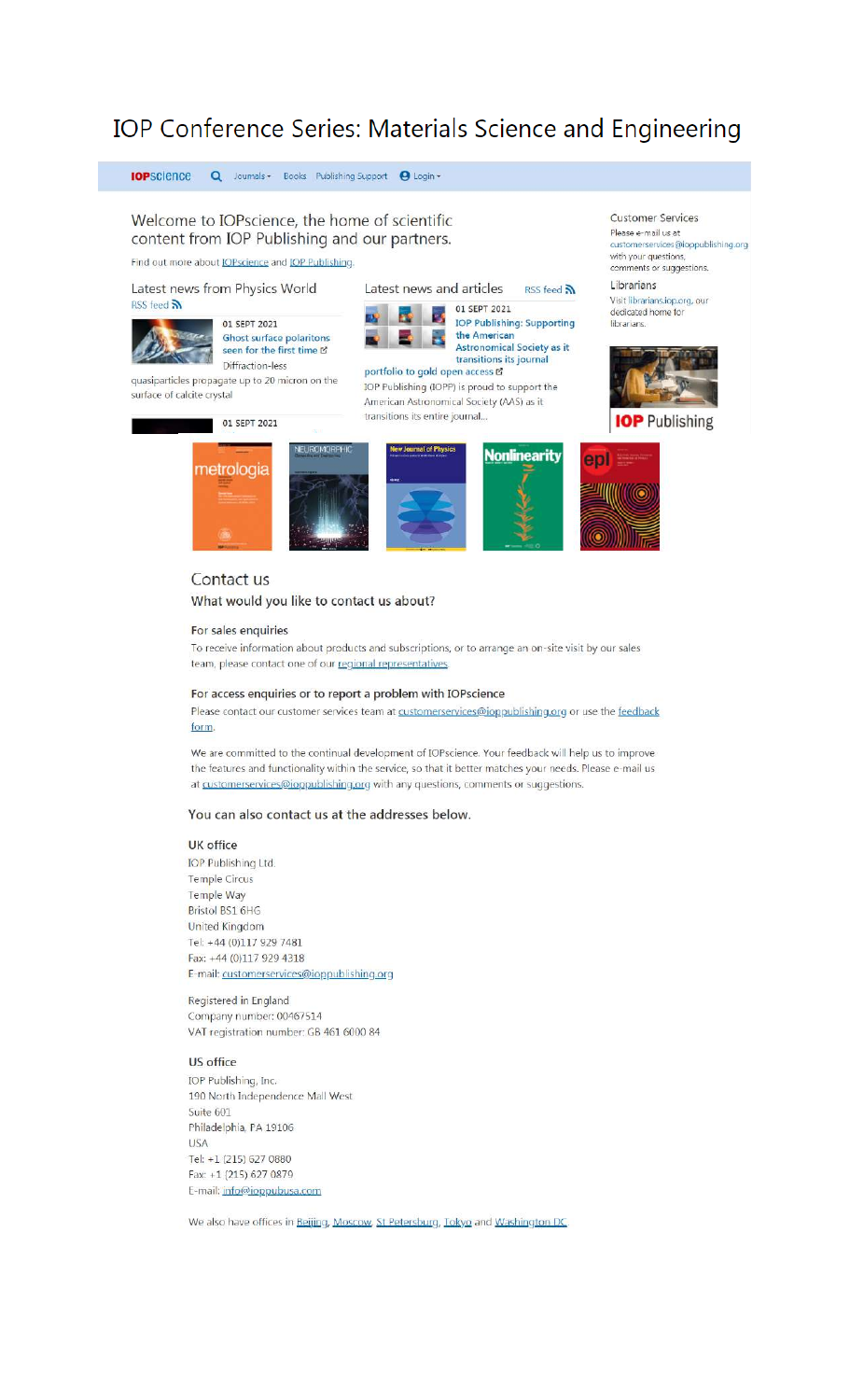## **PAPER • OPEN ACCESS**

# Reservoir properties modelling using multi-attribute seismic analysis in south Sumatra basin, Indonesia

To cite this article: B S Mulyatno et al 2021 IOP Conf. Ser.: Mater. Sci. Eng. 1173 012013

View the article online for updates and enhancements.



This content was downloaded from IP address 125,165,237.0 on 02/09/2021 at 04:07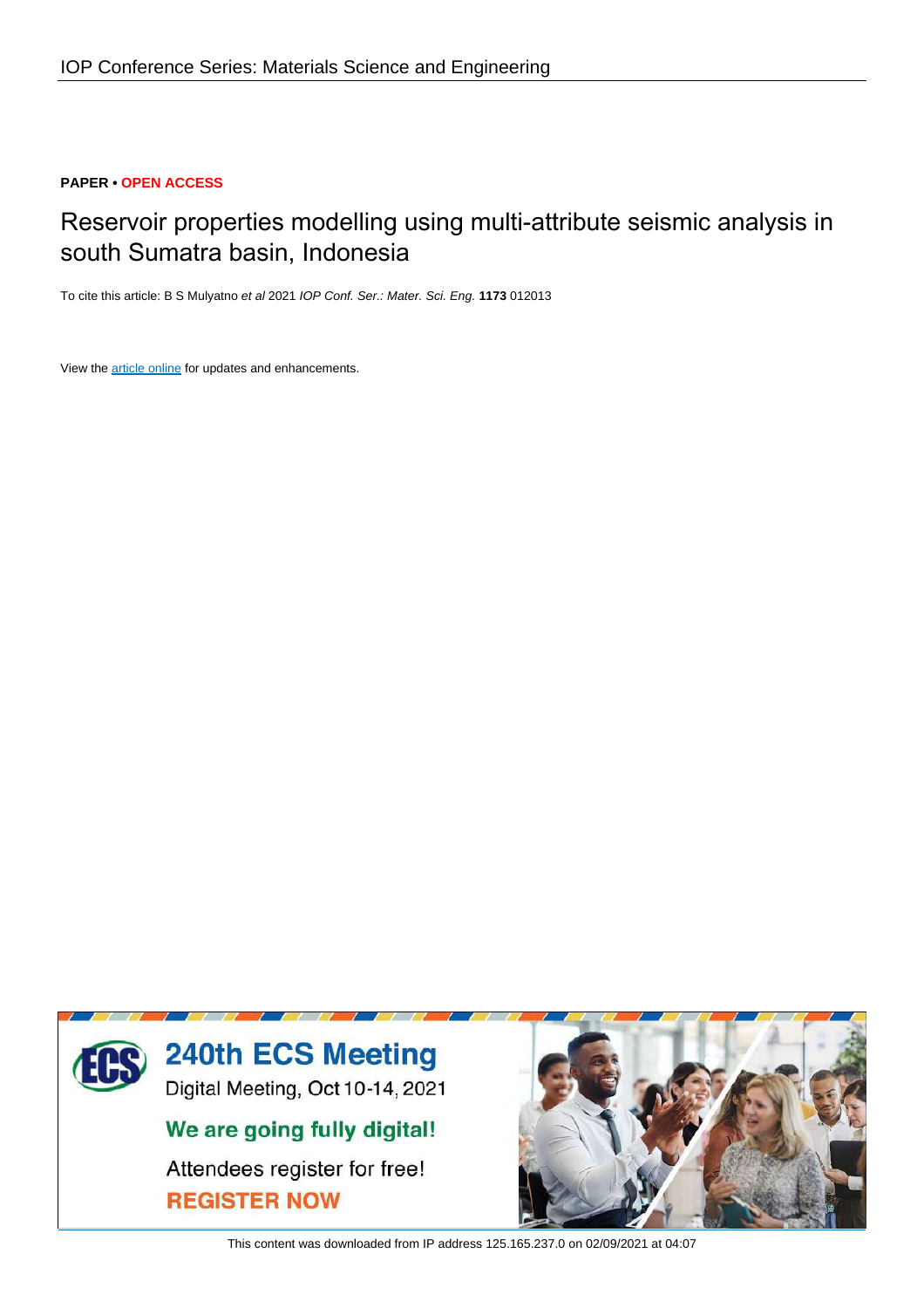IOP Conf. Series: Materials Science and Engineering 1173 (2021) 012013

# **Reservoir properties modelling using multi-attribute seismic analysis in south Sumatra basin, Indonesia**

**B S Mulyatno<sup>1</sup> , F S Parameswari<sup>1</sup> , N Hikmah<sup>2</sup> , O Dewanto<sup>1</sup> and R C Wibowo1,\***

<sup>1</sup> Department of Geophysical Engineering, Faculty of Engineering, Universitas Lampung, Jalan Prof. Dr. Soemantri Brodjonegoro No. 1 Bandar Lampung 35145, Indonesia

<sup>2</sup>PT Pertamina EP Asset 2 Prabumulih, Jalan Jend. Sudirman Prabumulih, South Sumatera

\*Email: rahmat.caturwibowo@eng.unila.ac.id

**Abstract.** Seismic inversion and multi-attribute analysis method are used in this research to characterize the reservoir properties. Where both of these methods will be resulted an acoustic impedance volume and log property volumes. The property log volumes were created from density, porosity, Gamma-Ray (*GR*) and Water Saturation (*Sw*) log. There are 4 wells that are used in this research, they are EM-31, EM-32, EM-33 and EM-34 and a 3D seismic data poststack time migration. Based on a map of acoustic impedance distribution, the reservoir target has an acoustic impedance value of 6.000  $((m/s)*(g/cc))$  to 8.000  $((m/s)*(g/cc))$ . Furthermore, based on the map of the distribution of the log property, the reservoir has a density value with a range of 2.3 g/cc up to 2.4 g/cc, porosity value > 10%, the *GR* value of less than 100 API and *Sw* 50% to 55%. Thus, it can be concluded that reservoir has a lithology of sandstones, has a fairly good porosity and contains oil fluids.

 **Keywords:** multi-attribute seismic, reservoir, south Sumatra basin, modelling

### **1. Introduction**

The high demand for oil and gas needs is to encourage gas companies to take an exploration stage in discovering new reserves. Many studies and research have been conducted in recognizing the reservoir character. To perform characteristic reservoir there are several methods that can be used. They are seismic inversion method and multi-attribute analysis method.

According to [1] seismic inversion method is an inversion technique in the form of a geological condition to the back (invers modelling), this method provides the results of the underground geological appearance, so as to identify the character and distribution of the reservoir on the target area in the form of the interpretation of geological, lithology, and fluid.

Multi-attribute analysis is a method of analysing the relationship between well data and seismic data at the location of wells in performing the volume estimation of log properties on the overall seismic volume. This method is a method which uses many attributes to predict some of the log properties of which are porosity [2-4].

Content from this work may be used under the terms of theCreative Commons Attribution 3.0 licence. Any further distribution of this work must maintain attribution to the author(s) and the title of the work, journal citation and DOI. Published under licence by IOP Publishing Ltd 1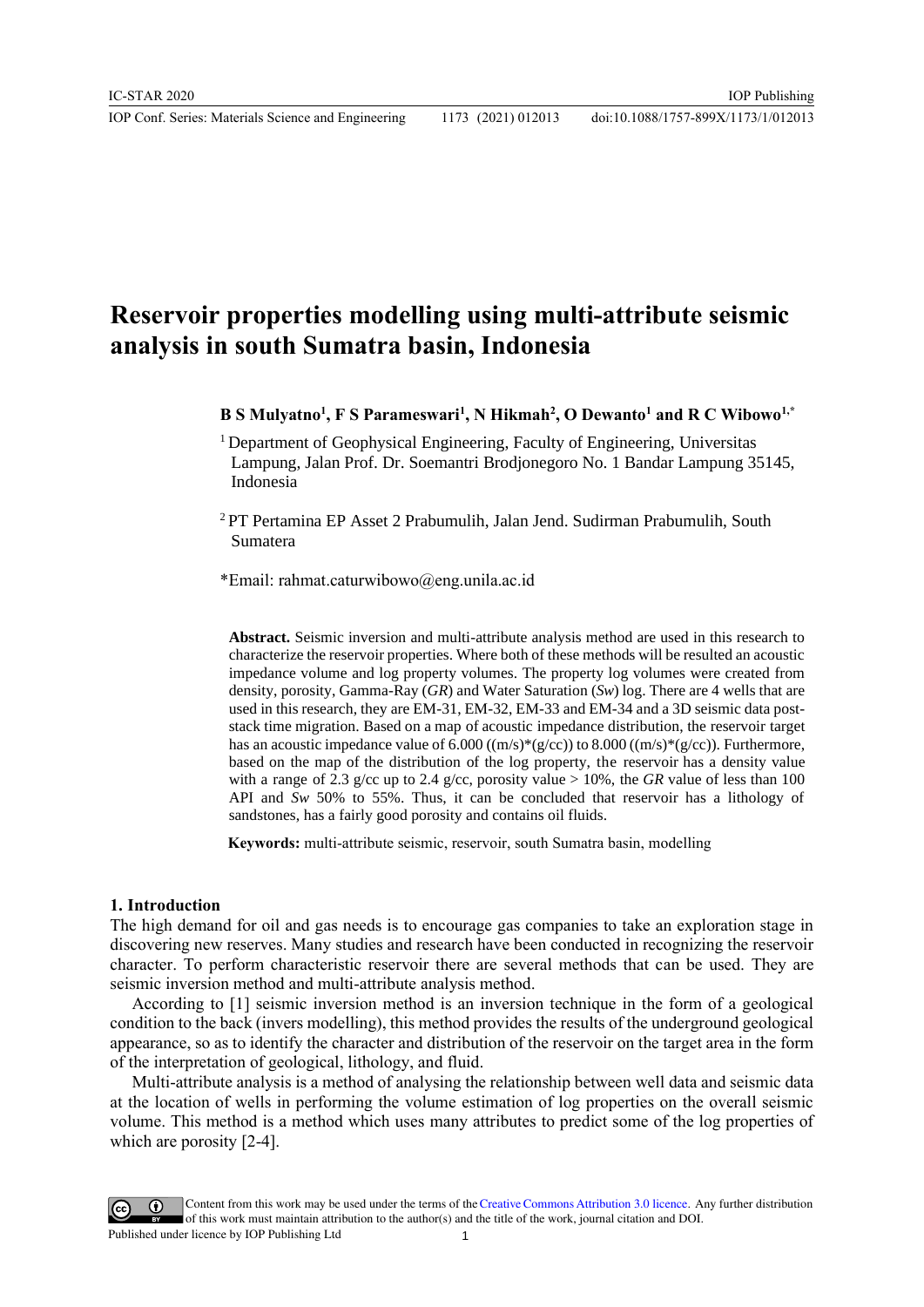In this research, the characteristic analysis of reservoir is done based on acoustic impedance distribution map and the map of the log properties that will be conducted analysis on the location of lead zone reservoir. The data generated in this study which was obtained from the Acoustic Impedance (AI) inversion process and multi-attribute analysis can be used to create a log property distribution in the research area that will be able to be known characteristic of the location indicated as reservoir containing hydrocarbons in it.

# **2. Regional Geology**

The basin of South Sumatra is a basin bordered by the Tiga Puluh mountains to the northwest separating the South Sumatra basin and the Central Sumatran Basin, the Sunda display is in the northeast, Barisan and the Sumatran Fault in the southwest, and Lampung High in the southeast. Figure 1 shows the column stratigraphy of the southern Sumatran basin, it appears that the Baturaja formation above from the Talang Akar formation, the Baturaja formation itself consists of limestone and has a varying thickness of about  $60 - 75$  mm, while the Talang Akar formation itself is above the Lahat formation and Baturaja formation, consisting of sandstone that comes from the delta plain, silt, quartz with coaly carbonaceous intercalated claystone and in some places there is a conglomerate. The thickness of the Talang Akar formation around 460-610m [5].



**Figure 1.** Stratigraphy column south Sumatera basin [5].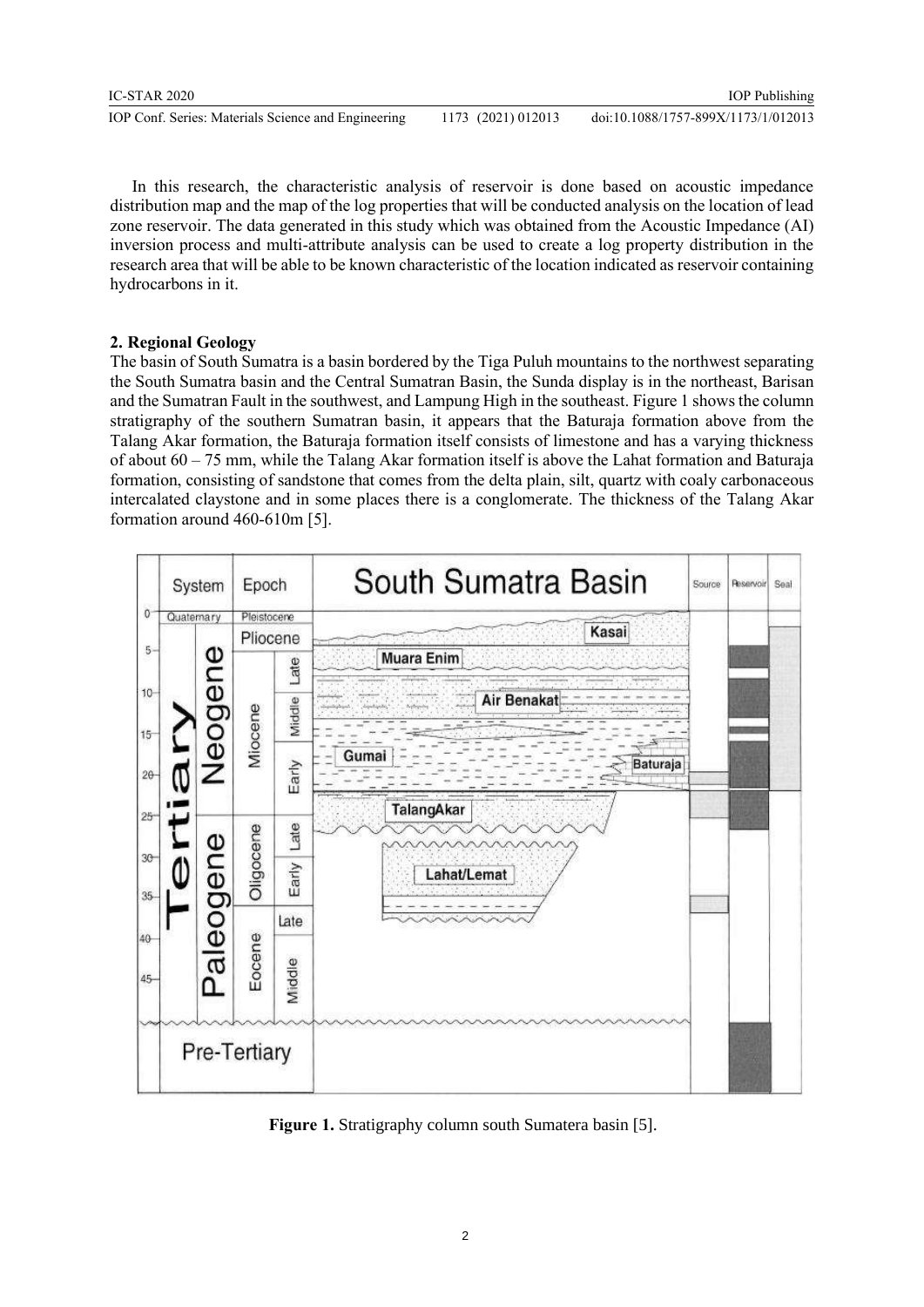IOP Conf. Series: Materials Science and Engineering 1173 (2021) 012013

## **3. Materials and Methods**

### *3.1. AI inversion*

The AI inversion is done by analysing the data sensitivity of the well, where this stage serves to determine the value of the acoustic impedance as to what indicates the hydrocarbon lead zone in the research area. This analysis of sensitivity is done by creating a cross-plot between the log AI and other logs. Therefore, the cross-plot results will be known as the AI value range that shows the lead zone of the Reservoir and create the initials model (initial model). Then after the initials model is obtained, then perform a pre-inversion analysis. Pre-inversion analysis is done for simulation or control to perform inversion stage, that to know the best inversion results to be obtained. Once considered pre-inversion results are already good. Next, apply the inverse result of all well at the seismic volume as a whole by applying the parameters at the pre-inversion stage[6].

#### *3.2. Multi-attribute analysis*

Multi-attribute analysis is an analysis of the relationship between seismic data and well data that will be used to perform a volume estimation of log properties on the overall seismic data volume [7-9]. Multiattribute analysis uses multiple attributes in predicting multiple log properties from the log data used, in conducting multi-attribute analysis of used seismic data, the log data being targeted, internal seismic attribute data as well as seismic external attribute data. In this study, the log target is density log, porosity log, Gamma Ray (*GR*) log, and Log saturation water (*Sw*). The initial stage is to perform a single attribute analysis, which will be cross plot next to each attribute with the target log property. Then, perform multi-attribute analysis by using the step-wise regression method, in this step channelled the determination of many good attributes is used based on the validation error values.

### **4. Results and Discussion**

The prospect zone of hydrocarbons in the well data has a low gamma ray value, and there are crosses or separations between low density (RHOB) and low NPHI. If viewed from Based on qualitative analysis, it can be concluded that the coating with a good indication of hydrocarbon is the layer of BRF, A0 and A and A2. However, due to the layers of A0 and A2 is a thin layer, the research is focused on the layers of BRF and A.

This Sensitivity analysis is done before doing an inversion of the inverse, which from the analysis result of the data logs This will provide an information about the relationship log AI data with other data logs. From the sensitivity analysis results that have been done before, it is noted that the target zone has an acoustic impedance value of 6000 (m/s)\*(g/cc) to 800 (m/s)\*(g/cc), density value 2.4 g/cc to 2.3 g/cc, porosity value > 10%, *GR* value < 100 API as well as *Sw* value < 70%. Good inversions can be seen quantitatively by looking at the parameters of the RMS error, the correlation coefficient as well as the relatively minor errors. According to table 1 that the correlation value that has been produced has a strong quality according to Schober et al. (2018) [10] which is above 0.9 which is followed by an RMS error value of 400 to 480 and has a relative error value less than 0.5. Where this indicates that the preinversion analysis performed is reasonably good, which further applies the pre-inversion results to inversion the overall seismic data volume.

Multi-attribute analysis carried out as many as 4 log targets, namely density, porosity, *GR*, and *Sw* (Figure 2)*.* This multi-attribute analysis uses the step wise regression and probabilistic neural network (PNN) methods. The step wise regression method is a method that includes both internal and external attributes that serve to produce a model capable of matching the target log. While the PNN method is a method that performs analyses with non-linear methods. The parameter that should be observed in conducting multi-attribute analysis is the number of attributes to be used, the validation error value and the resulting correlation value. As for the research the initial attributes are used as much as 10 attributes. After, obtaining the attribute to be used, the cross-plot stage is performed to find out the relationship of the original density log and the predicted density log of the results from the multi-attribute analysis.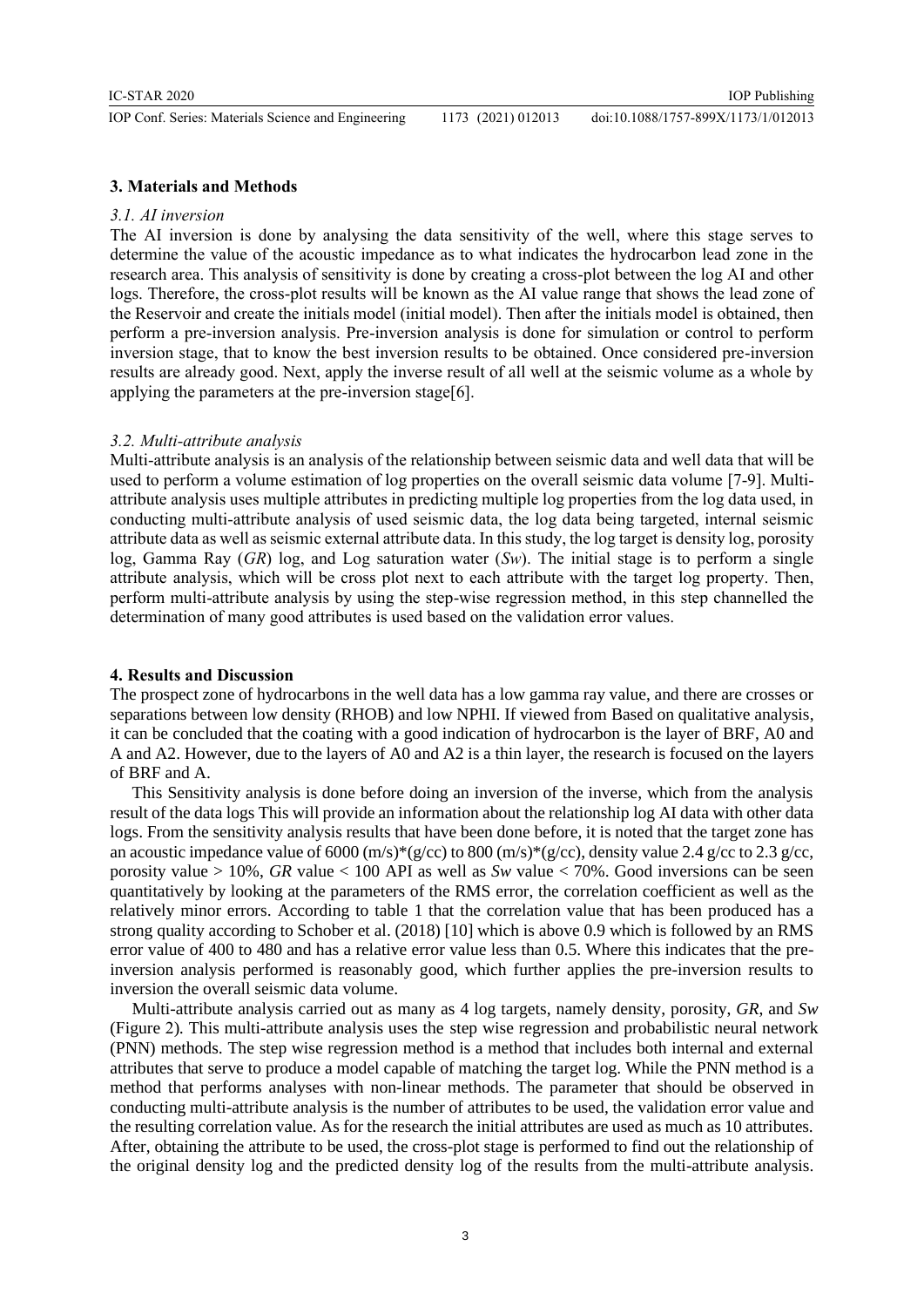| IC-STAR 2020                                        |                    | <b>IOP</b> Publishing               |
|-----------------------------------------------------|--------------------|-------------------------------------|
| IOP Conf. Series: Materials Science and Engineering | 1173 (2021) 012013 | doi:10.1088/1757-899X/1173/1/012013 |

Then, subsequent results are multi-attributes by using the about regression method and the PNN method compared to each other. From the results of the analysis process generated multi-attribute log prediction of density logs, porosity, *GR*, and *Sw.* Further, applied to the seismic data volume. Then, the slicing is done on the BRF and A layers and generating a spread of property log.

The characteristic analysis of reservoirs is performed to determine the nature and distribution and character of reservoir in seismic data relating to log data. In conducting analysis, the characteristic reservoirs are carried out based on a map of the log AI distribution, the map of the density log distribution, the map of *GR* log distribution, and the map of the *Sw* log spread on the zone considered as the lead zone. Based on a log sensitivity analysis that has been done that the target zone has an AI value of 6000  $(m/s)*(g/cc)$  to 8000  $(m/s)*(g/cc)$ . Where the wells of EM-31, EM-32, EM-33 and EM-34 showed an acoustic impedance value of 6000 (m/s)\*(g/cc) on the BRF layer. On A layer indicates that the EM-32 well has an acoustic impedance value of 8000 (m/s)  $*(g/cc)$ , for the wells of EM-31, EM-33, and EM-34 has an acoustic impedance value of 7250 (m/s)  $*(g/cc)$ . So that it can be concluded based on the acoustic impedance value map that the lead zone has an acoustic impedance value of 6,000  $(m/s)*(g/cc)$  to 8,000  $(m/s)*(g/cc)$ . On the map of the BRF layer that the density value of the lead zone consists of the EM-31, EM-32, EM-33 and EM-34 amounted to 2.3 g/cc. Whereas, on a map of the layer A density value in the lead zone of 2.4 g/cc.

| Well    | <b>RMS</b> Error | Coefficient correlation | <b>Relative Error</b> |
|---------|------------------|-------------------------|-----------------------|
| $EM-31$ | 465.367          | 0.986                   | 0.265                 |
| $EM-32$ | 450.527          | 0.902                   | 0.437                 |
| $EM-33$ | 411.481          | 0.978                   | 0.214                 |
| $EM-34$ | 477.147          | 0.993                   | 0.258                 |

**Table 1.** Quantitative Pre-Inversion Analysis

On The map of the porosity of the wells of EM-31, EM-32, EM-33 and EM-34 that porosity value is above 10%. Hence, it can be concluded that the porosity owned by the lead zone has a quality that is according to that Wei (2016) [11]. Based on the *GR* distribution map that the prospect Zone is a zone that has a moderate to moderate radioactive value, which is correlated with the density value that the lithology in the lead zone is the lithology of sandstones. Based on a map of the SW range, That the *Sw* value in the lead zone on the BRF layer for the EM-31 wells, the EM-33, the EM-34 indicates a *Sw* value of 0.55 or 55% while the EM-32 well indicates a *Sw* value of 0.5 or 50%. At layer A *Sw* value at the well EM-31, EM-32, EM-33, and EM-34 show a value of 50%. As it is known according to Wibowo (2020) [12], that the value of  $Sw < 0.25$  is oil and gas fluid,  $Sw 0.25 - 0.75$  is oil fluid, and  $> 0.75$  is water fluid. It can be concluded that the *Sw* value in the lead zone is a zone that has fluid in the form of oil. However, judging from each map, the zone that will be used as the target zone has not been clearly visible, making it difficult to determine the location of the lead zones. Thus, a method can be demonstrated that the location of the lead zone is targeted in accordance with the value of acoustic impedance, density, porosity, *GR* and *Sw*, where the method is spatial analysis method, which combines five maps into one.

Spatial Analysis method is conducted by classifying acoustic impedance distribution map, density map, porosity map, *GR* map and *Sw* map which are classified as 0 and 1. Where 0 is declared as an area that is not a prospect and 1 is declared as the lead area. A zone declared as the hydrocarbon prospect Zone is an eligible zone having an acoustic impedance value of  $6,000$  (m/s)\*(g/cc) to  $8,000$  (m/s)\*(g/cc), the density value is 2.3 g/cc-2.4 g/cc. The value of porosity  $> 10\%$ , *GR* value  $< 100$  API and the average *Sw* value 55%. From the analysis that has been done on the lead zone distribution map of the area BRF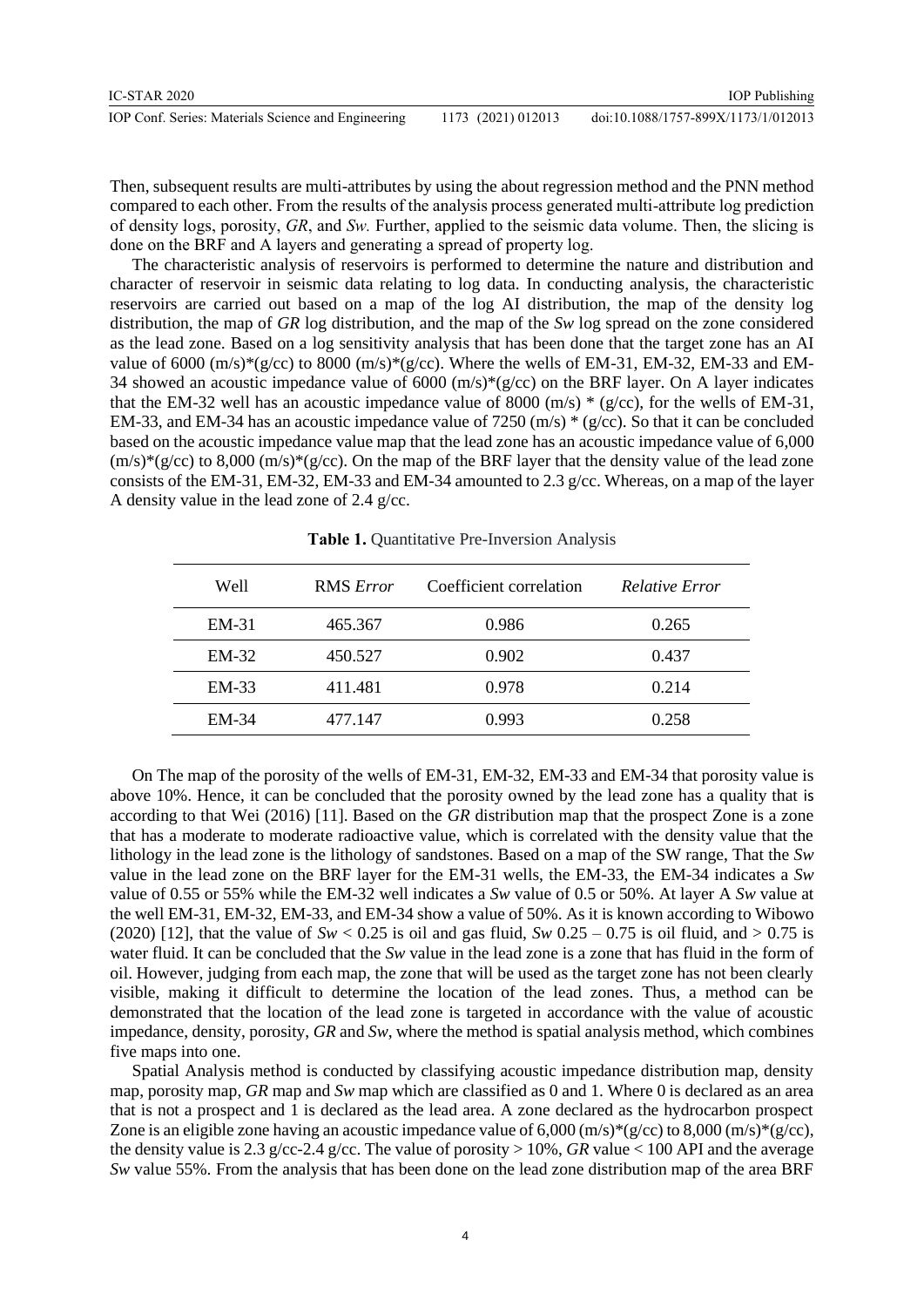doi:10.1088/1757-899X/1173/1/012013



that indicates hydrocarbons are located in the north to the east of the map and on layer an area that indicates hydrocarbons are located in the north to the northeast of the map.

**Figure 2.** Cross-plot total of attributes used with average error in the analysis of the multi-attribute density (a & b), porosity (c & d), GR (e  $\&$  f), Sw log (g  $\&$  h).